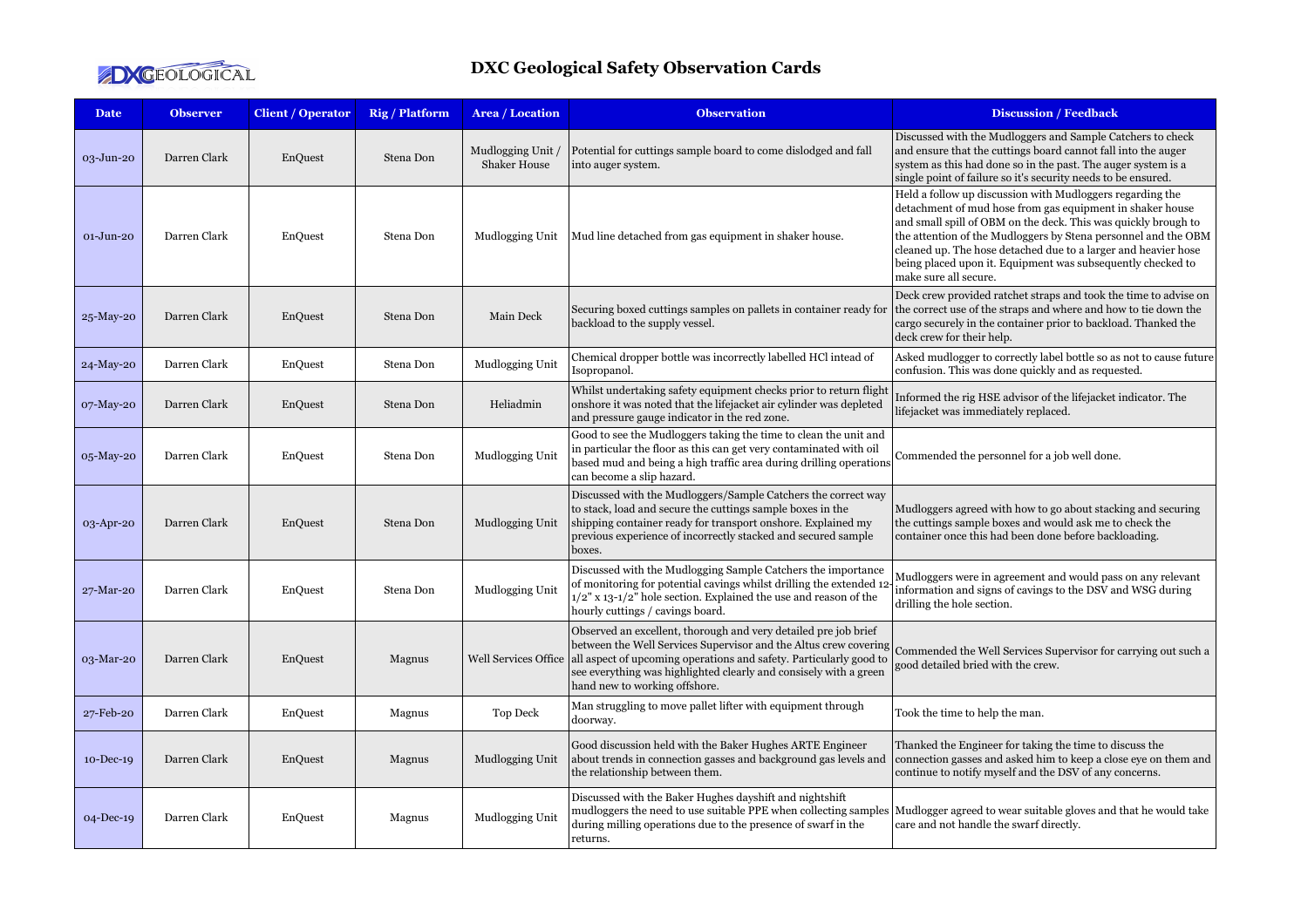

## **DXC Geological Safety Observation Cards**

| <b>Date</b>      | <b>Observer</b> | <b>Client / Operator</b> | <b>Rig / Platform</b> | Area / Location         | <b>Observation</b>                                                                                                                                                                                                                                                                                                                                                                                                                                             | <b>Discussion / Feedback</b>                                                                                                                                                                                               |
|------------------|-----------------|--------------------------|-----------------------|-------------------------|----------------------------------------------------------------------------------------------------------------------------------------------------------------------------------------------------------------------------------------------------------------------------------------------------------------------------------------------------------------------------------------------------------------------------------------------------------------|----------------------------------------------------------------------------------------------------------------------------------------------------------------------------------------------------------------------------|
| 29-Sep-19        | Darren Clark    | Cairn Energy             | Stena Don             | Mudlogging Unit         | Geolog Tech took the time to show me around all the Mudlogging<br>equipment and sensors, visiting shaker house, pit room and<br>pump room. All equipment looked to be in good working order<br>and all areas visited around the rig appear to be kept in a very<br>clean and tidy state with good housekeeping observed<br>throughout                                                                                                                          | Thanked the man for him taking time out to show me around the<br>equipment and areas.                                                                                                                                      |
| 28-Sep-19        | Darren Clark    | Cairn Energy             | Stena Don             | Heliport                | Extremely good check by personnel of flight safety equipment,<br>survival suit, lifejackets and EBS of all passengers following safety<br>video. There was a similar attention to detail at Sumburgh<br>Airport the previous day when the flight was delayed and re-<br>routed.                                                                                                                                                                                | Continue to keep up the vigilance with the flight safety<br>equipment.                                                                                                                                                     |
| 19-Jul-19        | Darren Clark    | Anasuria                 | Stena Spey            | Main Deck               | Broken/used yellow tie wrap found on main deck walkway. Poor<br>housekeeping.                                                                                                                                                                                                                                                                                                                                                                                  | Picked up and disposed of in waste bin.                                                                                                                                                                                    |
| 14-Jul-19        | Darren Clark    | Anasuria                 | Stena Spey            | Mudlogging Unit         | Good housekeeping from the Halliburton Mudloggers, clearing<br>and cleaning the sample preparation area ready for drilling the<br>next hole section.                                                                                                                                                                                                                                                                                                           | Commended personnel for the good housekeeping and<br>encouraged them to keep it up.                                                                                                                                        |
| 13-Jul-19        | Darren Clark    | Anasuria                 | Stena Spey            | Mudlogging Unit         | Chemical dropper bottles not clearly marked/labelled up with<br>contents.                                                                                                                                                                                                                                                                                                                                                                                      | Took the time to re-mark all the bottles with marker pen.                                                                                                                                                                  |
| $10 -$ Jul $-19$ | Darren Clark    | Anasuria                 | Stena Spey            | Heliadmin               | Helicopter flight suit left overnight in heli-admin following<br>cancellation of flight due to weather. Suit should have been<br>returned to owners cabin and placed in grab-bag as it is a piece of<br>safety equipment.                                                                                                                                                                                                                                      | Brought to the attention of the rig HSE advisor.                                                                                                                                                                           |
| $4-Jul-19$       | Darren Clark    | Anasuria                 | Stena Spey            | Level 3 Deck Area       | Waste plastic packing/wrapping material disgarded and blowing<br>around deck in wind and caught/wrapped around metal I-beam.                                                                                                                                                                                                                                                                                                                                   | Observer collected the tangled plastic rubbish and disposed of in<br>waste bin.                                                                                                                                            |
| $2-Jul-19$       | Darren Clark    | Anasuria                 | Stena Spey            | Mudlogging Unit         | Observed man putting on double glove protection for cuttings<br>sample collection and preparation. The inner gloves being used<br>were disposed of following each use so as not to transfer chemical<br>contaminants to the skin.                                                                                                                                                                                                                              | Commended man on taking the time to use double protection<br>when working with samples contaminated with OBM and<br>checked that there was sufficient supplies of gloves for use.                                          |
| $1-Mar-19$       | Darren Clark    | EnQuest                  | Transocean Leader     | <b>Boot Locker Room</b> | Locker door unsecured and swinging at head height due to rig<br>motion. Potential for someone to be struck.                                                                                                                                                                                                                                                                                                                                                    | Observer closed and latched locker securely shut.                                                                                                                                                                          |
| $9$ -Feb-19      | Darren Clark    | EnQuest                  | Transocean Leader     | Accomodation            | Water spillage observed on floor infront of sink at tea station.<br>Potential slip hazard.                                                                                                                                                                                                                                                                                                                                                                     | Observer cleaned up the spillage with paper towels and made the<br>area safe.                                                                                                                                              |
| $15$ -Dec-18     | Darren Clark    | EnQuest                  | Transocean Leader     | Accomodation            | Man observed descending the stairs with shoe lace untied and<br>trailing behind.                                                                                                                                                                                                                                                                                                                                                                               | Informed man that his shoe lace was untied and the potential trip<br>and fall hazard. Man tied shoe lace correctly before proceeding.                                                                                      |
| 29-Oct-18        | Darren Clark    | Azinor                   | Transocean Leader     | Accomodation            | Water spillage observed on accomodation floor near top of<br>stairwell on level three leaving a potential slip and fall hazard.                                                                                                                                                                                                                                                                                                                                | Observer cleaned up the spillage with paper towels and made the<br>area safe.                                                                                                                                              |
| $15 - Jun-18$    | Darren Clark    | EnQuest                  | Magnus                | Module 15               | Have noticed that quite often the double airlock doors are both<br>left incorrectly closed and latched. Not only does this compromise<br>the positive pressure but also creates a safety hazard as when one<br>door is opened the pressure difference causes the second door to<br>swing rapidly open which could contact or hit someone that may<br>be approaching in the opposite direction. This is also<br>compounded due to inclement weather conditions. | Observer made sure doors were correctly closed when found in<br>this condition. Highlight and bring to the attention of all onboard<br>the requirement to make sure doors are shut correctly when<br>passing through them. |